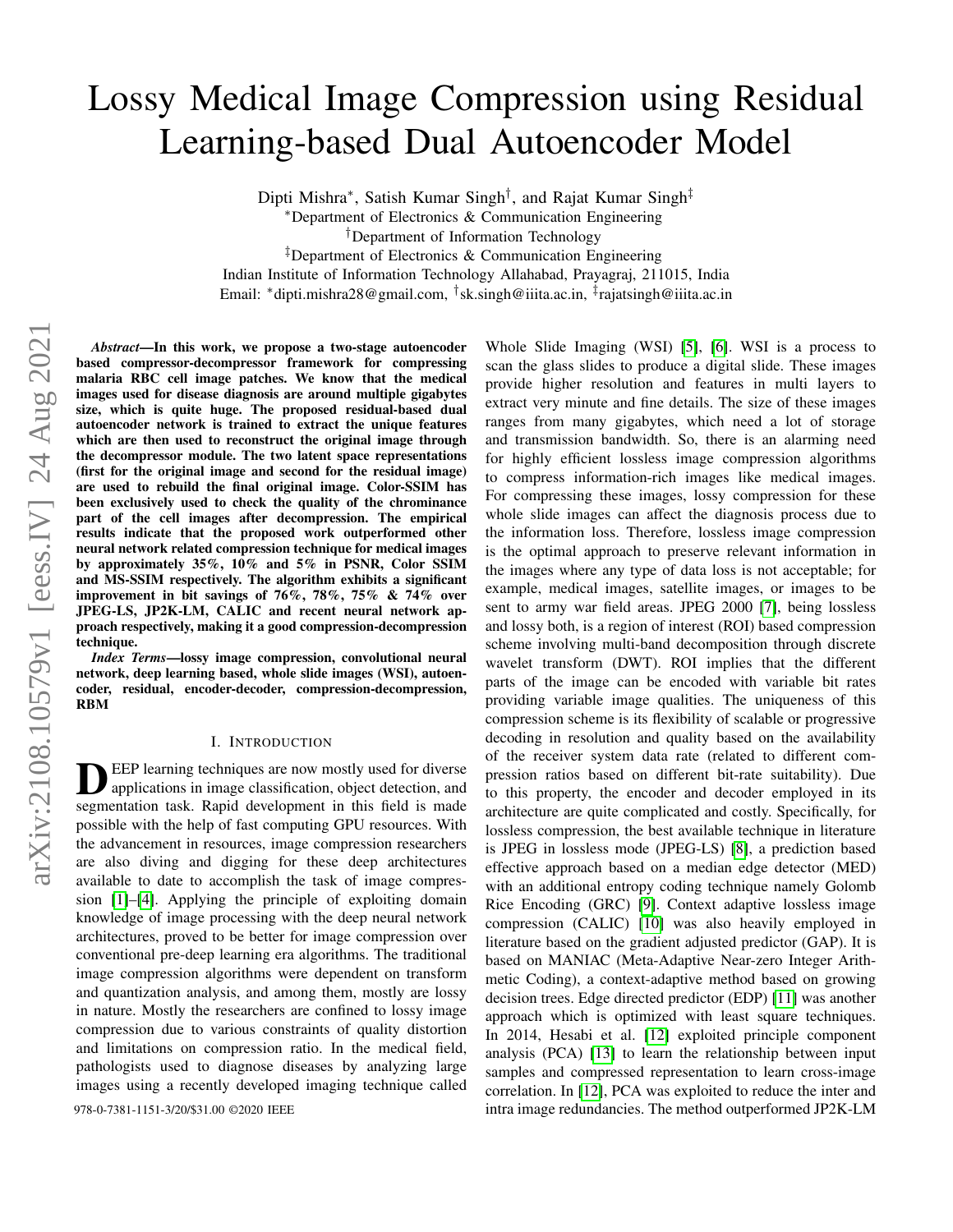

<span id="page-1-1"></span>Fig. 1. Block diagram of the proposed compression-decompression model.

(JPEG 2000 lossless mode) [\[7\]](#page-4-4), JPEG-LS [\[14\]](#page-4-11), CALIC, and  $bzip2<sup>1</sup>$  $bzip2<sup>1</sup>$  $bzip2<sup>1</sup>$  algorithm. However, the algorithm was only suitable for the correlated medical image dataset and not able to encounter sharp images, i.e., infected and non-infected cell images. On the other hand, the essential features extracted from the convolutional neural network (CNN) help to decide the salient regions so that context-specific image compression can be achieved by allocating variable bits to different parts of the region. The salient region can be identified with the help of essential features extracted through CNN. This unique property of feature extraction forced the researchers to shift their domain to deep learning algorithms. All the compression techniques discussed so far have a compression ratio limited to 2:1 only. Then in 2016, Shen et al. [\[15\]](#page-4-12) demonstrated a region of interest (ROI) based lossless cum lossy compression scheme for medical images. The approach exploited very less dissimilarity property between adjacent ROIs. The binary ROI feature maps are encoded by arithmetic coding [\[16\]](#page-4-13). Later on, Shen et al. [\[17\]](#page-4-14) provided a lossless compression scheme followed by the Golomb Rice encoding technique (GRC) [\[9\]](#page-4-6) on malaria-infected cells. However, the results on infected cells are not as good as in non-infected cells, showing that deep learning architectures have become less useful for infected cell image compression.

Here, we focus on CNN based image compression for medical images like RBC blood cells. We have developed an algorithm based on residual error calculation for ROI based lossy compression. The architecture is simply a CNN designed for training of both correlated and uncorrelated type of cell images. In this work, we propose a de-correlation

<span id="page-1-0"></span><sup>1</sup><http://www.bzip.org/>

based two-stage autoencoder network designed for lossy image compression, whose functionality is to extract features to reduce inter-image redundancies in addition to intra-image decorrelation. The proposed residual-based dual autoencoder is used to extract the significant features of non-infected and malaria-infected RBC cells. We have exploited the principle of deep residual autoencoding based on Restricted Boltzmann Machine (RBM) mentioned in [\[18\]](#page-4-15), [\[19\]](#page-4-16). When implemented and assessed with performance metrics, the network worked well for both infected and non-infected cells, however much better for compressing infected cells with no loss in ROI. The key significant contributions are summarized as follows:

- First autoencoder is utilized to learn low-frequency components; however, the second autoencoder learns the high-frequency components of the residual image obtained. The second learning thereby helps to retain the high-frequency components like edges and textures etc., and hence helped to produce good quality images and calling it a lossy compression scheme.
- The algorithm has incorporated ROI based encoding to ensure variable bit coding dependent on the spatial content of the image.
- Since the medical images are of various colors and color symbolizes essential information, so we have directly incorporated color based structural similarity (C-SSIM) into account without exploiting color to gray and gray to color conversion in the pre-processing to avoid information loss. So, the use of color-SSIM ensures accurate subjective assessment.

The rest of the paper details is organized as follows. Section [II](#page-2-0) discusses the proposed compression-decompression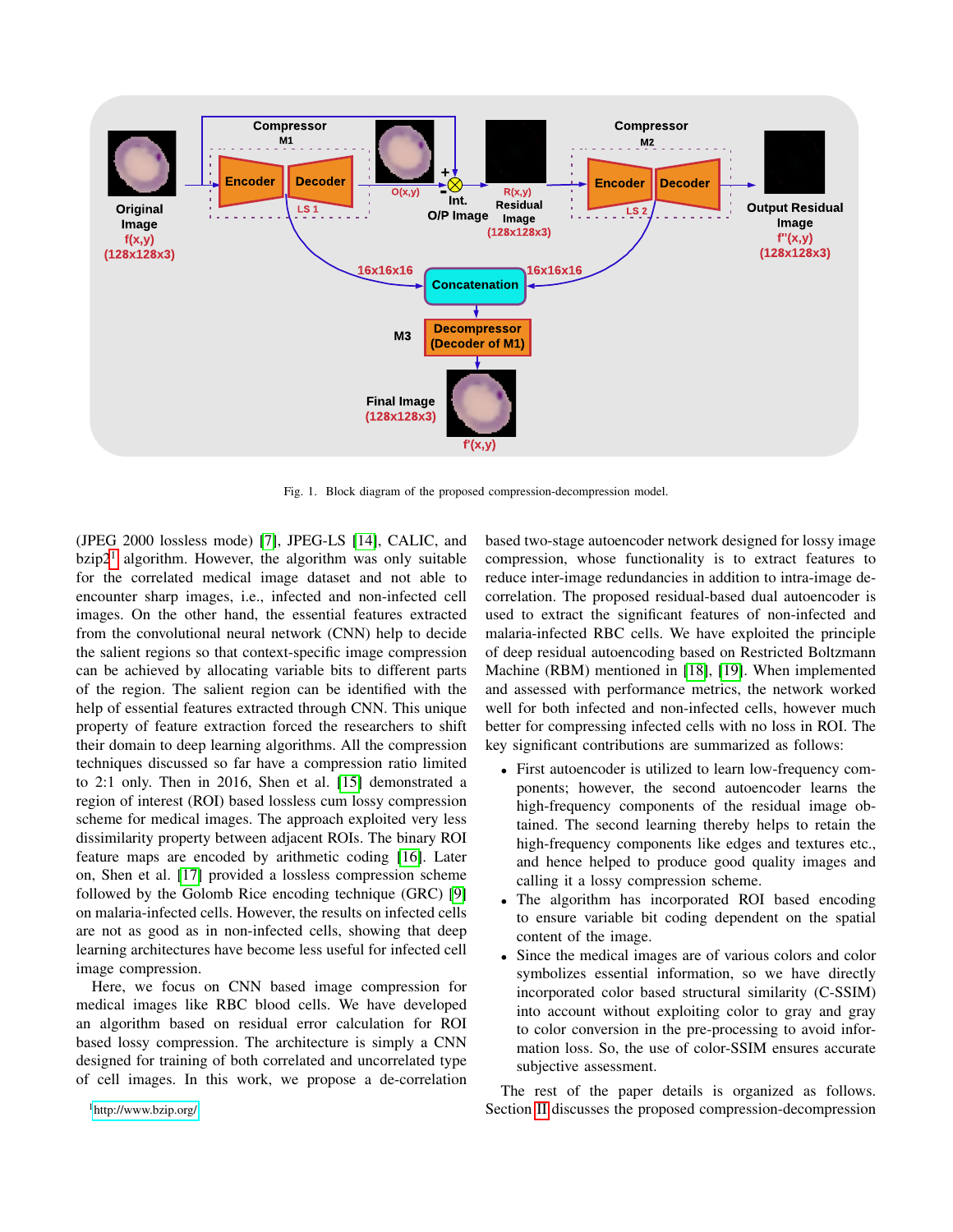framework based on dual autoencoders. Section [III](#page-2-1) illustrates the dataset and other experimental set up details. Section [IV](#page-3-0) throws a light on the empirical results obtained with the proposed algorithm. Section [V](#page-4-17) ends with a conclusion of the work described in this paper.

## <span id="page-2-0"></span>II. PROPOSED DUAL AUTOENCODER BASED COMPRESSION FRAMEWORK

We have designed a codec network by cascading the compressor and decompressor module, exploiting a deep autoencoder. The residual dual deep architecture technique is used to achieve lossy image compression on Malaria infected cell images. The network architecture for the proposed algorithm is shown in Fig. [1.](#page-1-1) The compressor module (M1) consists of an encoder-decoder architecture. Table [I](#page-2-2) shows the layerwise network details for the compression ratio of 6 : 1. Fully connected layer has not been used in the proposed encoderdecoder network making it a fully convolutional network (FCN) in nature. Initially, the deep autoencoder (M1) has been trained to get a compressed latent space representation (LS 1) of  $16 \times 16 \times 16$  size, which is then reconstructed by the decoder to obtain intermediate output image  $O(x, y)$  of  $128 \times 128 \times 3$ size. We further experimented for improving the quality of the obtained image. For that, the residual image  $R(x, y)$  is calculated by subtracting this intermediate output  $O(x, y)$  from the original image  $f(x, y)$ . A factor of 128 then scales this residual image because of very little pixel intensity. The scaled residual is then substantially applied as the input to the same autoencoder architecture (M2) for residual learning only. This is to obtain a mapping of latent space representation with the residuals to get high-frequency information (edges, textures or boundary). The final image is then reconstructed through this model with the help of compressed latent space representation (LS 1 and LS 2). These latent space representations LS 1 and LS 2 are concatenated followed by upscaling with the help of convolution and pooling layers. The decompressor module (M3) or decoder of module M1 or M2 acts by taking this concatenated and upscaled representation to decode them for the final reconstruction of the image. The visual quality of the reconstructed image inferred that the dual autoencoder model performed well in improving the quality of images in terms of these compression performance metrics.

#### III. DATASET AND EXPERIMENTAL SETTINGS

<span id="page-2-1"></span>The network has been trained on the Malaria Cell Images Dataset<sup>[2](#page-2-3)</sup>, which consists of 27,558 cell images having equal samples of parasitic and non-infected cells. It is used to train the proposed network to capture the discriminative features of both type of cell images. The parasitic cell has a purple ring formation, which differentiates it from non-infected cells. In this dataset, the image size varies from  $130 \times 130 \times 3$ to  $360 \times 360 \times 3$ , so we have resized the complete dataset to  $128 \times 128 \times 3$ . Accordingly, 22,222 and 5334 images are used for training and testing the network respectively. To

<span id="page-2-2"></span>TABLE I ARCHITECTURE DETAILS OF THE PROPOSED COMPRESSOR (M1/M2) AND DECOMPRESSOR MODULE (M3) FOR 6 : 1 COMPRESSION RATIO.

| Encoder                                             | Decoder                            |
|-----------------------------------------------------|------------------------------------|
| $3 \times 3$ , 64 Conv, strides $2 \times 2$ , ReLU | Dense, 16, ReLU                    |
| $2 \times 2$ Maxpooling $\downarrow$                | $3 \times 3$ , 32 Conv, ReLU       |
| $3 \times 3$ , 32 Conv, strides $2 \times 2$ , ReLU | $2 \times 2$ Upsampling $\uparrow$ |
| $2 \times 2$ Maxpooling $\downarrow$                | $3 \times 3$ , 32 Conv, ReLU       |
| $3 \times 3$ , 32 Conv, strides $2 \times 2$ , ReLU | $2 \times 2$ Upsampling $\uparrow$ |
| $2 \times 2$ Maxpooling $\downarrow$                | $3 \times 3$ , 64 Conv, ReLU       |
| Dense, 16, ReLU                                     | $2 \times 2$ Upsampling $\uparrow$ |
|                                                     | $3 \times 3$ , 3 Conv, Sigmoid     |

achieve accurate decision making, we have applied data cleaning/whitening for getting reliable datasets. Data whitening is used to make the data less redundant so that all the features become uncorrelated with the same variance. By this way, correlation is reduced by merely projecting the dataset into eigen vectors, which is then followed by normalization.

The dual-stage autoencoder network has been trained with mean square loss (MSE) function [\[20\]](#page-4-18). To achieve global minima, the network has been trained for 100 epochs with a batch size of 8. We have used the Adam optimizer with learning rate as 0.001. Moreover, the momentum parameters  $\beta_1 = 0.9, \ \beta_2 = 0.999$  are selected which are reported to produce better results in [\[20\]](#page-4-18), [\[21\]](#page-4-19).

The proposed algorithm has been evaluated for the quality of reconstructed images with the help of peak signalto-noise ratio (PSNR) [\[22\]](#page-4-20) and multi-structural similarity (MS-SSIM) [\[23\]](#page-4-21). One more thing to attract the attention of the researchers is that for these colored medical cell images, Color-SSIM (C-SSIM) [\[24\]](#page-4-22), [\[25\]](#page-4-23) has been exploited to assess the color quality of the images. It is because color images reflect more meaningful information than the corresponding gray-scale images. For color-SSIM, the image is modeled as a combination of four functions i.e., luminance comparison, contrast comparison, structural comparison, and the color comparison. By definition,  $Color SSIM = l(x, y) \cdot C(x, y) \cdot S(x, y) \cdot C_r(x, y)$  where,  $l(x, y)$ ,  $C(x, y)$ ,  $S(x, y)$  and  $C_r(x, y)$  are the luminance, contrast, structure and color comparison factor respectively between the original and reconstructed distorted images.  $C_r(x, y)$  is defined as  $C_r = 1 - \frac{1}{k} \triangle E(x, y)$ , where  $\triangle E(x, y)$  is color fidelity value which is calculated between the S-CIELAB conversions of the two images  $X$  and  $Y$ ;  $k$  is a weighting constant,  $\triangle E = \sqrt{(L_1^* - L_2^*)^2 + (a_1^* - a_2^*)^2 + (b_1^* - b_2^*)^2)}$ . Here,  $L^*$ ,  $a^*$  and  $b^*$ , represents the values from darkness to lightness (in the intensity range from 0-100), greenness to redness (in the intensity range from  $-128$  to  $+127$ ) and blueness to yellowness (in the intensity range from -128 to +127) respectively. Accordingly  $L_1^*$ ,  $a_1^*$ ,  $b_1^*$  and  $L_2^*$ ,  $a_2^*$ ,  $b_2^*$  are defined for the two images  $X$  and  $Y$  respectively. We have

<span id="page-2-3"></span><sup>2</sup><https://www.kaggle.com/iarunava/cell-images-for-detecting-malaria>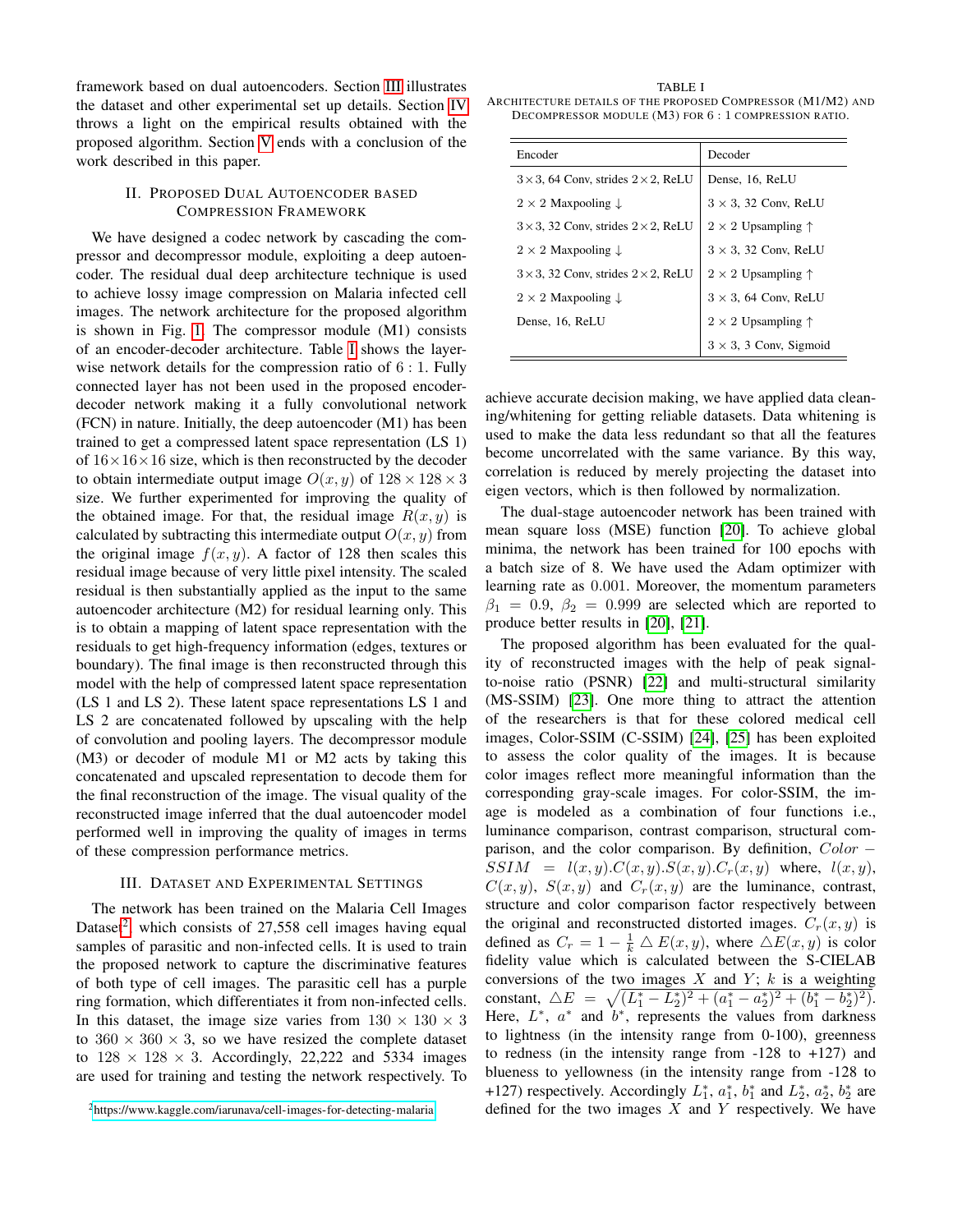| <b>TABLE II</b>                                                               |  |  |  |  |  |  |  |
|-------------------------------------------------------------------------------|--|--|--|--|--|--|--|
| COMPARISON OF PROPOSED ALGORITHM WITH THE RELATED DEEP LEARNING BASED METHOD. |  |  |  |  |  |  |  |

<span id="page-3-1"></span>

| Algorithm                            | PSNR (dB)/C-SSIM/MS-SSIM | Encoding Time    | Decoding Time    | Memory Used |
|--------------------------------------|--------------------------|------------------|------------------|-------------|
| Shen's $[17]$                        | 27.50/0.9423/0.9412      | 15 <sub>ms</sub> | 15 <sub>ms</sub> | 11.59 GB    |
| Proposed (with $M1$ ) (6:1)          | 29.33/0.9693/0.9634      | 5 <sub>ms</sub>  | 5 <sub>ms</sub>  | 9.11 GB     |
| Proposed (with M1, M2 $\&$ M3) (6:1) | 35.91/0.9878/0.9704      | 6.67ms           | 10 <sub>ms</sub> | 11.23 GB    |

used Python, an open-source coding platform with Keras and Tensorflow, deep learning framework for all the experiments. The network is trained on 16 GB CPU RAM, 12 GB GPU enabled system TITAN X (Pascal)/PCIe/SSE2.

# IV. RESULTS & DISCUSSION

<span id="page-3-0"></span>The proposed network containing a two-stage autoencoder network based on residual learning helped to preserve the fine details in infected cell images. Here, we found that the storage space required to store the latent space representation is 12 times less than the original image size, making the compression ratio to  $6:1$ . Since for training, the first autoencoder  $(M1)$ is provided with the raw images and the second autoencoder (M2) is provided with the residual images, it can be inferred that M1 and M2 are learning the low and high-frequency components respectively. The additional implementation of the second (M3), which is a decompressor module, further improved the quality of reconstructed malaria cell images as the final output is better than  $O(x, y)$  in terms of performance measures as shown in Table [II.](#page-3-1) The empirical results indicate that the proposed work outperformed Shen's compression technique for medical images by approximately 35%, 10% and 5% in PSNR, Color SSIM and MS-SSIM respectively. Also, the output images are found to contain less number of blocking and ringing effects as can be seen from images shown in Fig [2.](#page-3-2) It is because the network is able to retain both low-frequency and high-frequency components which are learned in two-phases. We have compared the original image with intermediate output and final output separately. As color images reflect more meaningful information than the corresponding gray-scale images, color-SSIM has been used for proper assessment. The first example, shown in Fig. [2](#page-3-2) being a normal cell image, shows a high value of MS-SSIM, as the algorithm need not focus on any region of interest, and each region is compressed uniformly. But for the other two images, more bits are allocated for ROI, and less on other regions, these enhanced values of the metrics for ROI claims to be another contribution. For the sake of comparison, we have reproduced the results of Shen's algorithm. The bit-rate comparison (at CR=6:1) with the stateof-the-art method reveals that the proposed algorithm is able to perform excellently at an extremely low bit-rate (1.4 bpp) for providing lossy compression as shown in Table [III.](#page-3-3) The algorithm exhibits a significant improvement in bit savings of 76%, 78%, 75% & 74% over JPEG-LS, JP2K-LM, CALIC and recent neural network approach respectively. The algorithm design is universal for all types of images, but we develop a



Fig. 2. Visual quality comparison (PSNR (dB)/C-SSIM/MS-SSIM) of final reconstructed images (M3 output) with the original images and intermediate output images (M1 output).

<span id="page-3-3"></span><span id="page-3-2"></span>TABLE III COMPRESSION GAIN (BPP) COMPARISON WITH BENCHMARK AND STATE-OF-THE-ART ALGORITHMS.

| Method            | JPEG-<br>LS [8] | $JP2K-$<br>LM [7] | CALIC $[10]$ | Shen's [17] Proposed |      |
|-------------------|-----------------|-------------------|--------------|----------------------|------|
| Bit-rate<br>(bpp) | 5.83            | 6.34              | 5.52         | 5.34                 | 1.40 |

lossy compression algorithm to generate distortion-less images at extremely low bit-rates (bpp) and high compression ratio (much beyond 2:1). It is found that the results obtained are far better than the mentioned approaches due to residual learning technique which is responsible for preserving finer details. The training time undertaken by M1 and M2 modules is 75s and 25s per epoch, respectively. So, the total time taken by the network to train is approximately 2 hours and 70 minutes respectively. Also, the average residual generation time is 79ms, which is very less. The testing time to decode one image is around 10ms, which is 1.5 times the encoding time. The comparison on the basis of compression parameters like encoding time, decoding time and memory resource utilization is given in Table [II.](#page-3-1) The testing time also indicates that the proposed network is not too much complex and can be